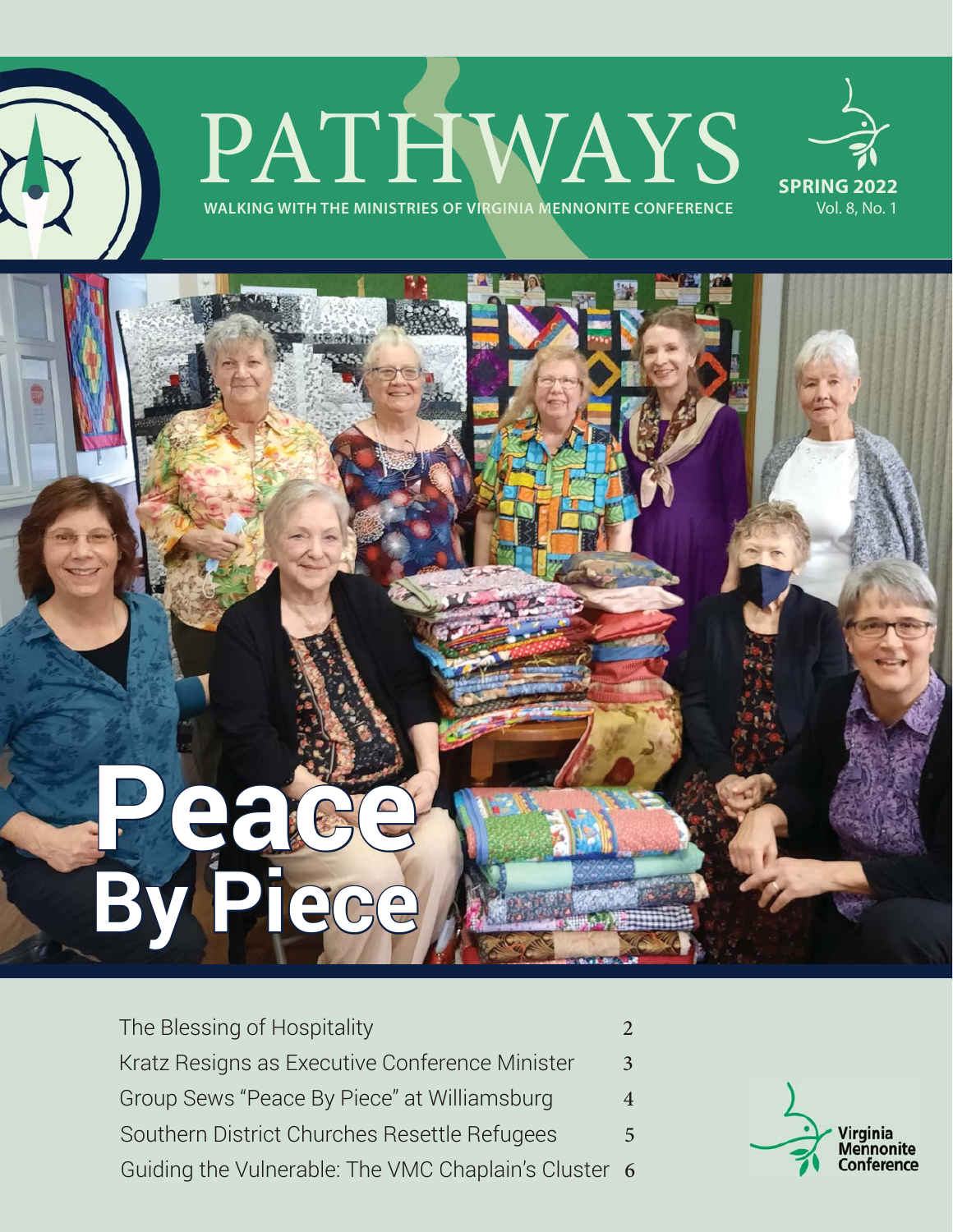## **The Blessing of Hospitality**

#### **By DON OSWALD**

In August 2021, the United States armed forces pulled out of Afghanistan, prompting the evacuation of more than 123,000 civilians from that country. In the weeks that followed, over 15,000 Afghan refugees arrived at the Vi n August 2021, the United States armed forces pulled out of Afghanistan, prompting the evacuation of more than 123,000 civilians from that country. In the weeks that followed, over 15,000 Afghan refugees arett, and Fort Lee. Their presence offered an opportunity to put into practice the words of Jesus: "I was a stranger and you welcomed me." (Matthew 25:35)

In October, members at First Mennonite Church in Richmond contacted the local International Rescue Committee (IRC) office with an interest in providing support to a newly-relocated Afghan family. The IRC is one agency providing refugee resettlement services in the Richmond area. A small group of FMC members formed a team and began raising funds to purchase household items and to subsidize rent. First Mennonite members and friends were very responsive to the appeal, and we were joined in this effort by members of Williamsburg Mennonite Church who also contributed a generous amount. Members and friends from the community also donated clothing, furniture, and other household items to equip a home.

The Aslami family left Afghanistan in August and were housed at Quantico, Va., for several months. Since the beginning of December, the family has been living in two suites in an extended stay hotel. In January, we met them for the first time (mother, father and eight children) and began our journey together. Since then, team members have been providing transportation for shopping, health care visits, and mosque attendance; assisting in the search for a home; and preparing to enroll the children in school. Consistent with the Afghan culture of hospitality, our contacts with the family invariably end with an invitation to tea, despite their limited living situation.

As of this writing, the family is anticipating a movein date within a short time. The First Mennonite Church team is preparing to provide the house with furniture and household items and to assist the family in the move. The upcoming weeks will be occupied by community orientation, transportation, supporting English language learning, and getting the children into school.

The opportunity to walk alongside this family has been a blessing to us. We have benefited in many ways, including the gaining of a perspective on the lives of those affected by armed conflict, the further revelation of the nature and extent of our privileged lives, and the enjoyment of time with a roomful of active and enthusiastic children. We continue to learn more about how to respond to the needs of those who have experienced great trauma and loss as well as how to offer support that fosters self-determination and independence. Our hope is that we will be a welcoming voice in what must often seem like an incomprehensible situation. We look forward to our continuing engagement with this family.

*Don Oswald is a member of First Mennonite Church, Richmond, Va.*



**First Mennonite Church members arranged for a box of donated clothing and toys for each of the children in the family.** Photo by Jean Oswald

#### Pathways Spring 2022 – Volume 8, Number 1

© 2022 by Virginia Mennonite Conference. *Pathways* is published quarterly to connect congregations to the ministries of VMC. Periodical rate postage is paid at Harrisonburg, VA.

#### Editor & Designer: Jon Trotter

*Pathways* is distributed free to each household of supporting congregations. To join mailing list, contact: *Pathways* (540) 434-9727 • (800) 707-5535 info@virginiaconference.org Website: virginiaconference.org

POSTMASTER Send address changes to: Pathways 601 Parkwood Dr., Harrisonburg, VA 22802.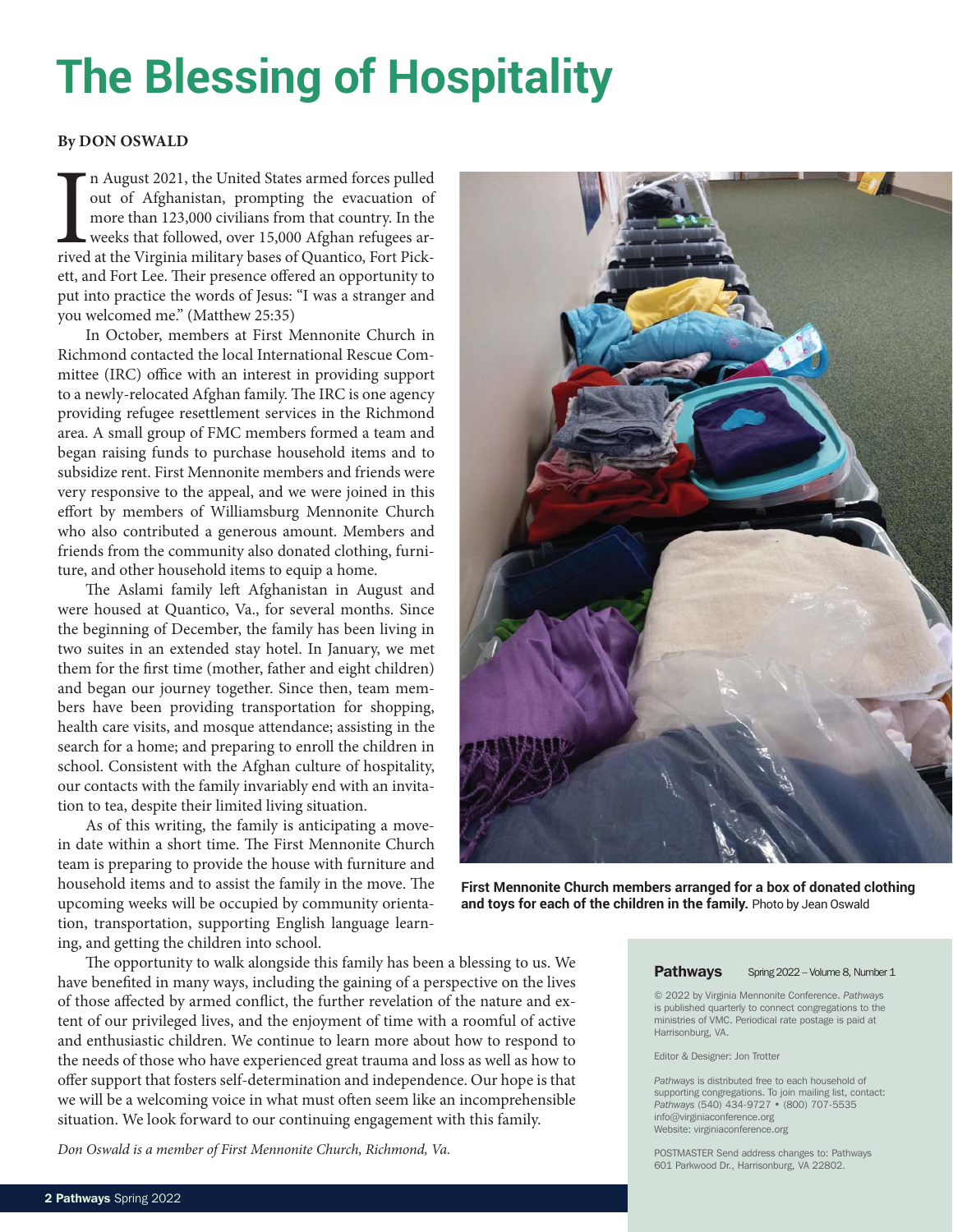## **Kratz Resigns as Executive Conference Minister**



**Clyde G. Kratz.** VMC photo

lyde G. Kratz, Virginia Mennonite<br>
C o n f e r e n c e<br>
Executive Conference Minister, submitted a ginia Mennonite Conference Executive Conferletter of resignation on March 22, 2022, to Sara Wenger Shenk, VMC Moderator. Kratz's resignation comes following the conclusion of an eight-month nonsexual ministerial misconduct process.

Virginia Mennonite Conference's Ministerial Misconduct Policy stipulates that when a complaint is against a conference minister, it must be filed with Mennonite Church USA. In the summer of 2021, four persons filed a nonsexual misconduct complaint against Clyde Kratz with Mennonite Church USA. VMC's misconduct policy then guided a process that involved an Investigation Team appointed by Mennonite Church USA, the VMC Faith & Life Commission officers, and an Appeal Panel appointed by VMC leaders.

The Appeal Panel's judgment is the final word in the misconduct process. Their determination, on March 15, was that Kratz "more likely than not DID engage in ministerial misconduct" on five charges:

- *misuse of power;*
- *violation of truth telling;*
- *breaking and misusing confi dentiality;*
- *intentional deception and dishonesty;*
- *harming the leadership of another pastor*

Clyde's ministerial credentials had been placed on probation early in the process, which continues. The professional standard used throughout this process to determine ministerial misconduct is A Shared Understanding of Ministerial leadership: a polity manual for Mennonite Church Canada and Mennonite Church USA.

In a letter to conference pastors and delegates on March 16, Wenger Shenk, speaking on behalf of the VMC Conference Council, observed that the "Virginia Mennonite Conference family has been experiencing a crisis in leadership for months which some of us have been more aware of than others… We speak now out of a place of deep sadness," she wrote.

"We grieve for those who've experienced great harm because of Clyde's actions, for Clyde, and for those who are dismayed by this news because they have deeply appreciated Clyde's leadership."

She further noted that "What became evident through this many month long process, is that the responsibility for this crisis in leadership belongs to Clyde, yes, but also to a systemic failure of leadership. The investigators, having interviewed

44 witnesses [22 women and 22 men] from diverse theological backgrounds, a wide range of ages and a variety of districts within VMC, reported on widespread distrust, pain and anger in our conference. Conference Council has begun to reflect on why earlier calls for greater accountability…failed to resolve problematic leadership behaviors."

Wenger Shenk concluded: "As a conference family, we have much healing work to do, and I, along with Conference Council, am eager to do what we can to facilitate processes that will contribute to naming where breakdowns occurred, and how we might together rebuild trust and solidarity throughout our VMC family. We're aware that there are those who are only now learning about the misconduct complaint who may want to report their own experience of harm. VMC provides an opportunity for persons to be able to confidentially report, at this link: virginiaconference.org/ministerial-complaints/"

#### **NEXT STEPS FOR VMC**

Conference Council is taking the following steps to open channels for healing in the Virginia Mennonite Conference family—and a season for revisioning a way forward.

#### **Appoint a taskforce to guide a healing process**

Conference Council agreed unanimously on March 31 to appoint a taskforce to guide a listening, truth-telling, lament and recommitment process. The purpose of the taskforce will be to design a process meant to create safe spaces for people to name where breakdowns occurred and to describe their experience of harm. At the conclusion of this process, they will design a service of lament meant to publicly name what went wrong, and to state VMC-wide and conference leader commitments to restore integrity and trust in conference processes.

A variety of qualifications are desired for persons who serve on the taskforce, among which are these: persons who listen well; are trusted to keep confidentiality; have family systems training; have experience and/or training in trauma and abuse awareness and prevention; healthy boundaries training; and familiarity with ethical expectations for ministerial leadership. Leaders are invited to nominate persons from VMC or beyond who they think could serve well on such a task force.

#### **Interim conference ministry leadership**

Conference Council agreed unanimously to appoint a person or team of persons to serve in interim conference leadership for 2-3 years (to be determined). The governing body agreed there is much work to do as a conference to address deep cultural problems that have contributed to this leadership crisis. Conference Council will seek an interim leader or leaders with a pastor's heart—someone who can contribute to needed healing, community building across divides, fundraising, encouraging persons for ministry, and helping the conference family envision a way into a vibrant future.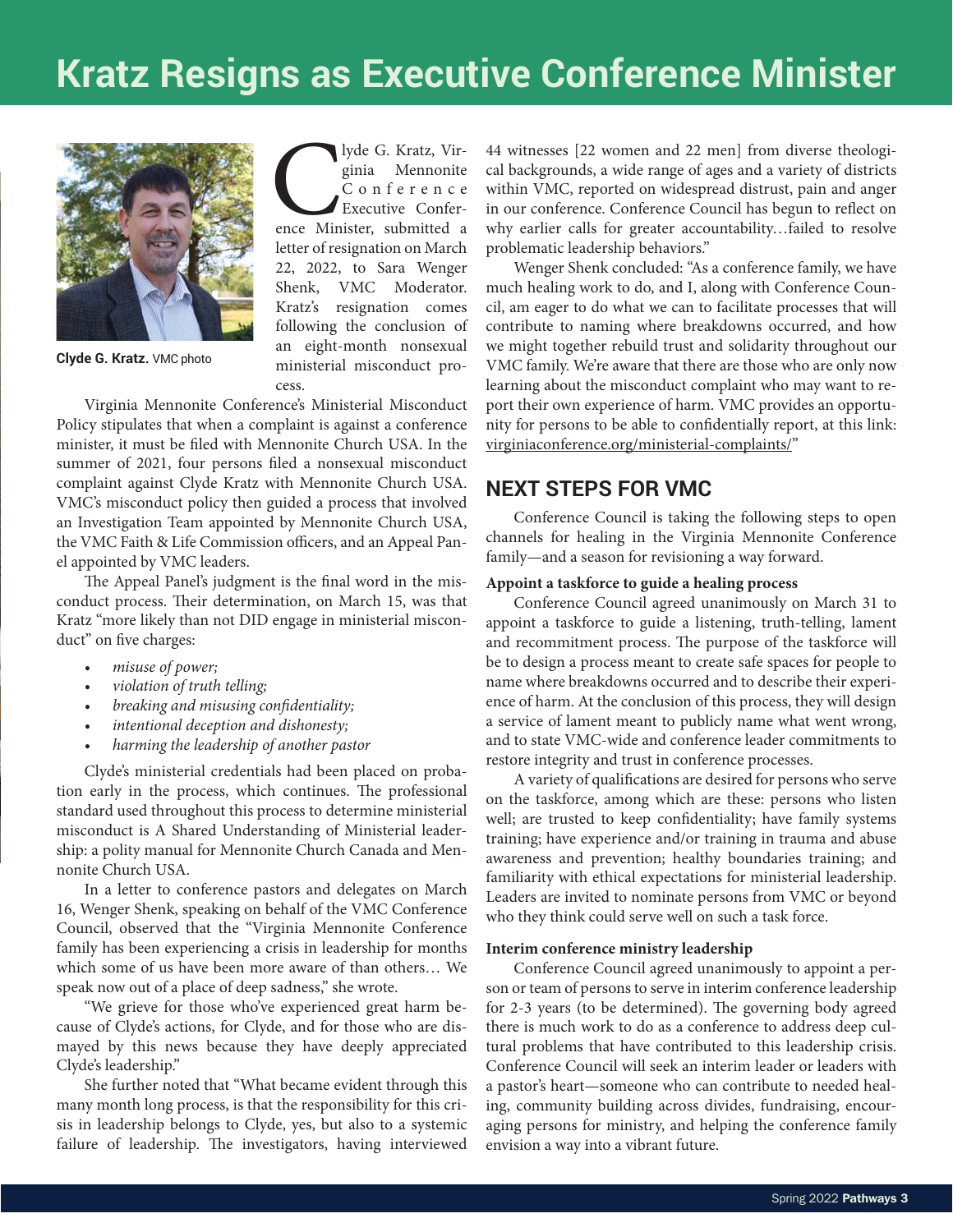## **Group Sews "Peace By Piece" at Williamsburg**

#### **By KATHLEEN KENNEDY**

ach week, and sometimes up to two or three times a week, a special group of like-minded individuals meets in the fellowship hall of Williamsburg Mennonite Church. two or three times a week, a special group of like-minded individuals meets in the fellowship They love to sew and to quilt, and most of all, to share their talents with others.

Prior to the pandemic, four or five women from the church and three or four from the surrounding community, came to sew and design quilts, cloth bags, and other fabric creations.

Around 2005, Lorraine Mooney started the group as an offshoot from a larger quilting guild in the area. "Peace by Piece" (PBP) reflects hope that their work might somehow contribute peace just as the small individual pieces of a quilt come together in beautiful wholeness. When word spread that the women (and one dedicated male quilter) were sewing for charity, the Lord provided indeed.

Quilters, crafters and seamstresses in the community opened their fabric stashes and a stream of donated supplies poured in. Soon a room in the church held shelves full of bright bolts and spools of color. As the group gained momentum, handcrafted items increased, created by "many hands making light the work."

Participation in "Peace by Piece" is not just for the experienced quilter. Knotting of comforters can be learned in a minute. Working with a group makes the job go quickly and gives even the inexperienced a feeling of accomplishment.

It is gratifying to help produce something that will literally be a warm "comforter" for a refugee. Several persons from the church reached out to a woman in the community whose shop burned to the ground. A beautiful quilt helped express love and concern for her and she responded by growing in love for the Lord.

Another member invited her neighbor, who became a regular participant and grew in understanding of what it means to walk with the Lord.



**The Williamsburg Mennonite Church (Williamsburg, Va.) "Peace By Piece" sewing group:**  *Front row:* **Alta Blosser, Mary Jo Evans, Kay Smith and Lavonne Lehman.** *Back row:* **Millie Webb, Lorraine Mooney, Wilda Kruzinski, Kathleen Kennedy and Marion Delagrange.** 

In the background are quilts that were auctioned at the relief sale. On the table and floor **are school kits and comforters ready to go to MCC in Akron, Pa., for shipping around the world.** Photo courtesy of Lavonne Lehman

For the most part the creative sewing for charity has continued during the pandemic although on a smaller scale. Hundreds of masks were made, including 500 made by Kay Smith, who sewed from home. Profits from the sale of "PBP" items at the Virginia Mennonite Relief Sale were reduced in 2020 but otherwise grew from \$4,600 in 2017 to \$10,100 in 2021.

When able to sew together, conversations are interesting and informative, exchanging practical advice and sewing techniques, with comfortable feelings that encourage the telling of family stories and personal testimonies of those who walk with God.

This has been a fun and natural way to relate to women in the community, making connections through a craft that members enjoy. But it is also an expression of faith that benefits loved ones and those in need. Besides learning new ways to make things, artistic abilities are developed, life-long friendships formed and faith in Jesus is shared.

*Kathleen Kennedy is a member of the "Peace By Piece" sewing group at Williamsburg Mennonite Church.*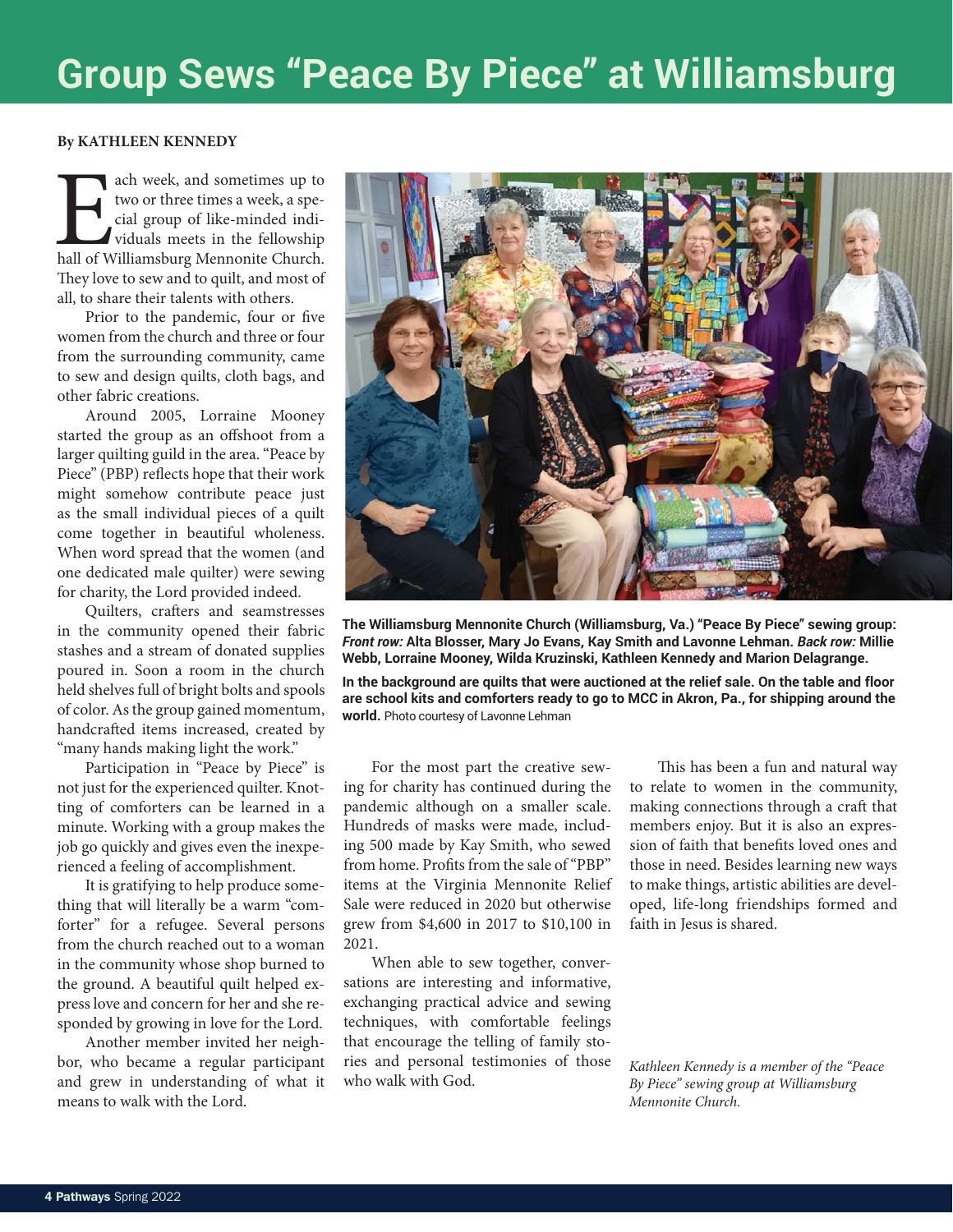## **Southern District Churches Resettle Refugees**

#### **By KEVIN GASSER**

The Southern District of Virginia<br>
Mennonite Church consists of<br>
seven congregations scattered<br>
across Augusta and Nelson<br>
Counties. While divided by more than Mennonite Church consists of seven congregations scattered across Augusta and Nelson a few mountains and miles, we are finding that what holds us together is much stronger than the things that pull us apart. As I've heard said before, theology divides, while mission unites.

This leads me to reflect on our existence as an expanded body of Christ. What is the purpose of a district of churches, especially as we consider the changing landscape of a (hopefully soon) post-Covid society?

I believe that every congregation would do well to ask these questions, but we must not forget the need to continue to adapt as a district as well. I am a firm believer that we are stronger together, and I am interested in asking how we go about doing that in the most effective and faithful ways possible. How do we join in a shared mission here in Augusta and Nelson Counties?

The Southern District joins together in support of the ministry of Iglesia Shalom-Nuevo Comienzo, a Spanishspeaking congregation that meets at Waynesboro Mennonite Church. It has been encouraging to watch the ministry of Armando and Veronica Sanchez grow and develop in this community.

For instance, last year Iglesia Shalom partnered with Augusta Health to host a vaccination clinic where people were free to ask questions and receive explanations in their native language, hopefully reducing anxiety through a welcoming and engaging atmosphere.

In December, Igelsia Shalom began a women's ministry, and they continue to provide aid in the community, assisting new neighbors as they become familiar with local social services, such as the distribution food using emergency pandemic funds.

In a literal effort toward community building, Iglesia Shalom recently partnered with our district churches to re-

roof the house of a community member.

This is not, however, the only place we find our district coming together for a shared mission. The violent overthrow of Afghanistan in August of 2021 left millions of Afghans displaced from their homes, including more than

75,000 evacuated by the United States, many of whom have be resettled in new communities around this country.

In late 2021, word began circulating that the International Rescue Committee (IRC) in Charlottesville was considering relocating some of these displaced people to the Waynesboro, Virginia, area, and they were looking for churches to help sponsor several families.

This seemed like an overwhelming task for any one church to take on. In addition to the financial costs, the sponsoring church would be responsible for providing transportation to and from meetings and appointments, helping to secure long-term housing and household items, and finding adequate employment for the families.

Thankfully, this didn't need to be done by any one church alone.

Two individuals from Springdale Mennonite stepped forward to provide leadership to this ministry and received training from the IRC on the expectations for sponsoring churches.

Springdale Mennonite Church held a pie fundraiser to begin accumulating the finances necessary to sponsor a family, and items were collected and stored wherever space could be found. Soon, other churches began collaborating with Springdale as they prepared to welcome these strangers, many of whom did not speak the language, and were not accustomed to rural living. Twenty-two Afghans, including eleven children, moved into temporary housing



in a Waynesboro hotel just before the beginning of the new year.

Those participating in this ministry began meeting with the Afghan families in early December, providing resources and introducing them to the language, culture, and life in Augusta County. Church members helped find housing and jobs for the Afghan families, and soon noticed a transition.

The anonymous people who had been forced from their homes months earlier had become more than a charity or opportunity for service. They had become friends, or, as the people of Springdale prefer, "They are our new neighbors."

Additionally, as of the first part of March, all of our new neighbors have found housing and employment, allowing them to further participate in the life of the community. Multiple churches, both within and outside of the Southern District, have contributed to these shared ministries. Furthermore, these ecumenical movements have not been led by the pastors alone, but by the lay leaders who saw a need and stepped up.

Perhaps we have learned through the community-building ministries of Springdale and Iglesia Shalom that ministry in a post-Covid world will begin from the ground up by building relationships and establishing connections around a shared mission.

*Kevin Gasser is Southern District Minister and pastor of Staunton Mennonite Church, Staunton, Va.*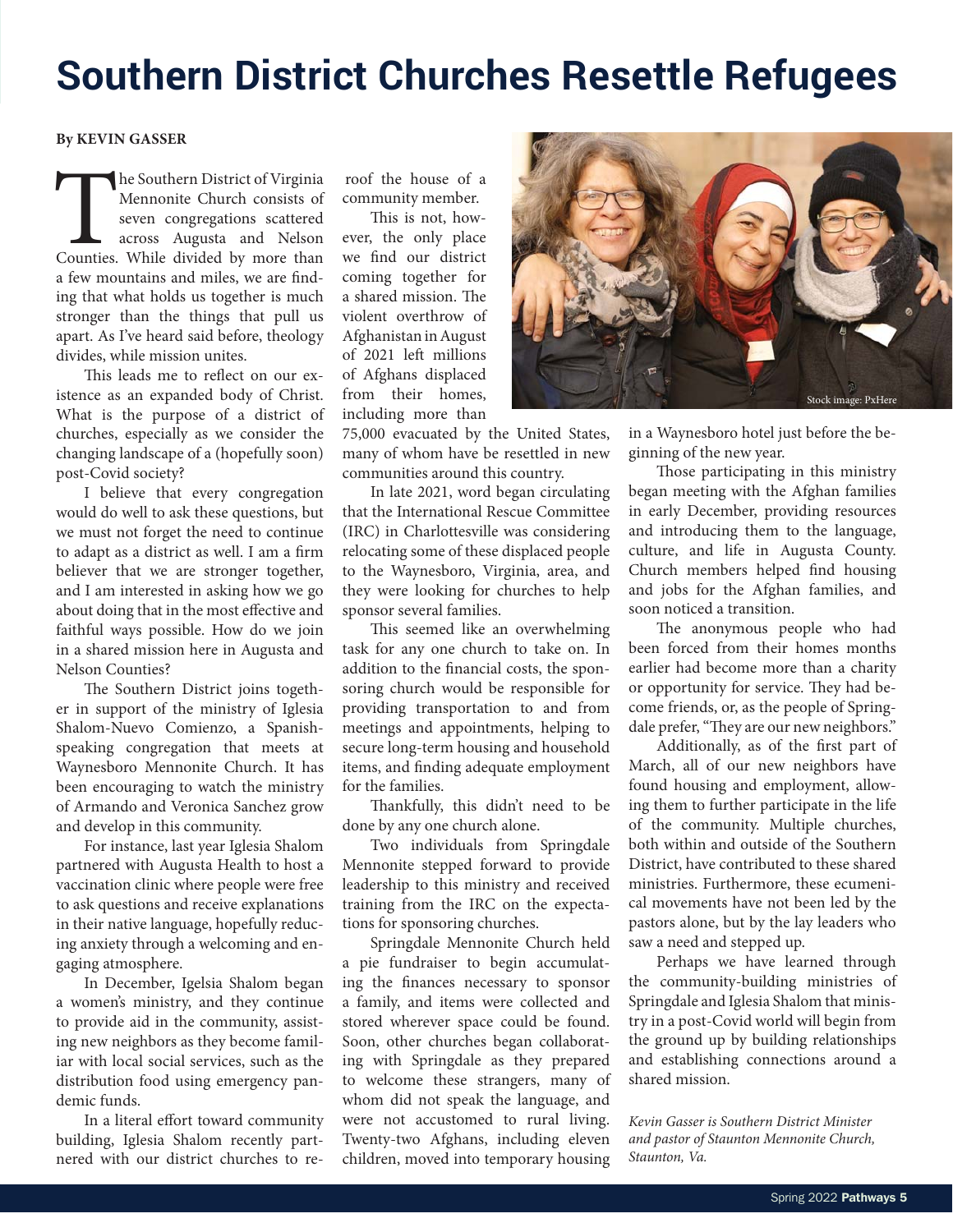## **DELEGATE ASSEMBLY 2022**

## Mennonite Church USA

**Mennonite Church USA has announced the worship speakers, led by Dr. Sam-**<br>Session of the Delegate Assembly, May announced the worship speakers, led by Dr. Samuel Sarpiya, for the Special 27-30, in Kansas City Missouri.

The Special Session of the Delegate Assembly will kick off on Friday evening with a worship service featuring storytellers from across the denomination. The speakers will share stories on the theme, "Emerging Through the Storms of Leadership," based on their ministry experiences. The storytellers will be:

- Jeff Hochstetler, lead pastor, Berlin Mennonite Church, Berlin, Ohio.
- Katherine Jameson Pitts, executive conference minister, Pacific Northwest Mennonite Conference, Portland, Ore.
- Sunoko Lin, pastor, Maranatha Christian Fellowship, Northridge, Calif.
- Anna Yoder Schlabach, pastor of worship and pastoral care, Assembly Mennonite Church, Goshen, Ind.

"Worship will feature a variety of speakers who will inspire us as we start each day," said Scott Hartman, MC USA director of convention planning. "Dr. Sarpiya, our keynote speaker, brings a passion for peace that is very contagious."

Sarpiya, discipleship pastor at The Meeting House in Oakville, Ontario, Canada, will lead morning worship on Saturday, May 28, and Sunday, May 29. Sarpiya is an author, teacher, trainer, activist and coach for leaders who want to create a better world from the inside out using peace and nonviolence methods. He is also the founding director of the Center for Nonviolence and Conflict, Rockford, Illinois.

On Saturday, his message will be, "What Matters Most: For We Are God's Children Through Faith," based on Galatians 3:23-29. On Sunday, his message will be, "The Way of Peace in Our Polarized World," based on Hebrews 12:14 and Romans 12:1-2.

Also on Saturday, a panel of MC USA leaders will participate in a discussion on the theme, "Perspectives: Ministry in Context." Marisa Smucker, Mennonite Mission Network's senior executive for Ventures, will lead the panel, which will include:

- Jess Engle, pastor of worship, outreach and administration, Hesston Mennonite Church, Hesston, Kan.
- Vickie Pruitt-Sorrells, pastor, Lee Heights Mennonite Church, Cleveland, Ohio.
- Megan Ramer, lead pastor, Seattle Mennonite Church, Seattle, Wash.
- Aldo Siahaan, pastor, Philadelphia Praise Center, Philadelphia, Pa.

On Monday morning, Dr. Malinda Elizabeth Berry and Rev. Dr. Sarah Ann Bixler will share a message entitled, "Great Expectations? Rejoicing and Mourning in One Body," with a scriptural grounding in Ecclesiastes 3.

Berry is an associate professor of Theology and Ethics and chair of the History, Theology and Ethics Department at Anabaptist Mennonite Biblical Seminary, Elkhart, Indiana. Bixler is an assistant professor of Formation and Practical Theology and associate dean of Eastern Mennonite Seminary, Harrisonburg, Virginia.

For more information on the Special Session of the Delegate Assembly, including official documents, proposed resolutions, staff impact statement, webinars and more, please visit the Delegate Assembly webpage at https://www.mennoniteusa.org/ special-delegate-session-22/.



**Dr. Samuel Sarpiya** MC USA photo

Mennonite Church USA has released guidelines for allowable actions and procedures during its Special Session of the Delegate Assembly, May 27-30 in Kansas City, Missouri. According to the guidelines, delegates must submit suggested amendments to the proposed resolutions by Monday, May 6.

The purpose of the Special Session, as outlined in the Feb. 9 Official Notice to Delegates, is "to complete the 2019-2021 biennium resolution process. Delegates will discuss and vote on resolutions that were delayed due to the global pandemic."

The May 6 deadline for amendments is "to facilitate a proper review of proposed amendments due to the limited time available at the Special Assembly." The Resolutions Committee will prioritize proposed amendments that meet this deadline. The guidelines also provide instructions for making a motion, submitting and addressing amendments, initiating and tabling discussion, and adjourning the meeting.